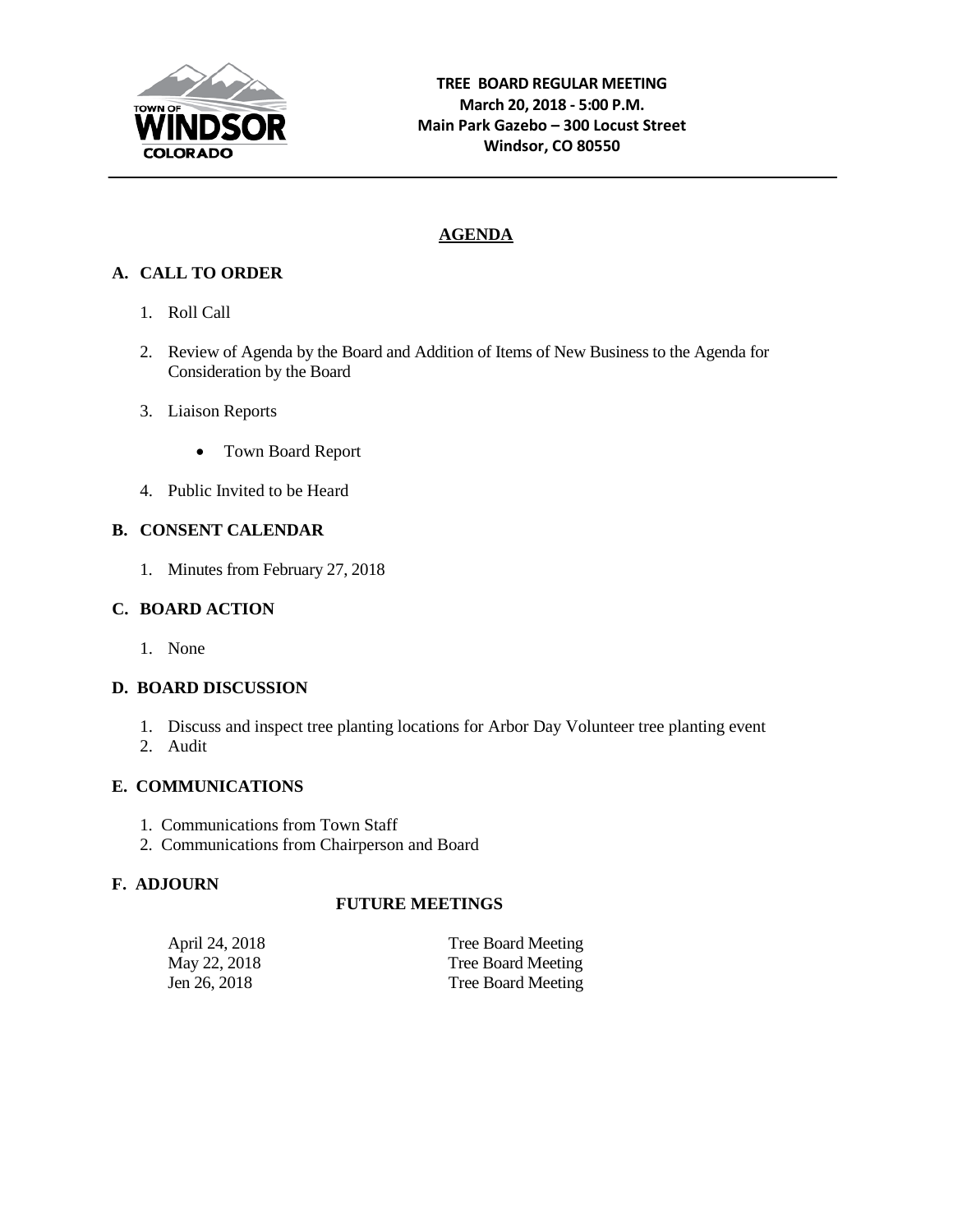

## **TREE BOARD REGULAR MEETING February 27, 2017 5:00pm Maple Room Community Recreation Center—205 N. 11th Street Windsor, CO 80550**

# **MINUTES**

# **A. CALL TO ORDER**

Chairman O'Connor called the meeting to order at 5:04 p.m.

| Roll Call     |                            | Alison O'Connor    |
|---------------|----------------------------|--------------------|
|               |                            | Wendy Ball         |
|               |                            | Rebekah Wilson     |
|               |                            | <b>Bill Monroe</b> |
|               |                            | Mary Monroe        |
|               |                            | John Pankonin      |
|               |                            | Sue Bielawski      |
| Also present: | Director of PR&C           | Eric Lucas         |
|               | <b>Town Forester</b>       | Ken Kawamura       |
|               | Parks & Open Space Manager | Wade Willis        |

- 1. Review of Agenda by the Board and Addition of Items of New Business to the Agenda for Consideration by the Board **Ms. Monroe moved to approve the agenda; Mr. Pankonin seconded the motion. Motion carried unanimously.**
- 2. Liaison Reports None
- 3. Public Invited to be Heard There was none.

## **B. CONSENT CALENDAR**

1. Minutes from January 23, 2017

**Ms. Wilson moved to approve the minutes; Mr. Monroe seconded the motion. Motion carried unanimously.**

## **C. BOARD ACTION**

1. Arbor Day Poster winners **Ms. Bielawksi moved to approve the selected poster contest winners; Mr. Monroe seconded such motion. Motion carried unanimously**.

## **D. BOARD DISCUSSION**

- 1. Arbor Day Planning
	- Grandview Elementary School celebration: Friday, April 20 from 8:20am-9:05am
	- Charter Elementary School celebration: Friday, April 20 from 9:45am-10:30am
	- Windsor Art and Heritage Center poster contest opening: April 7
	- Arbor Day Proclamation at Town Board: Monday, April 9 at 7pm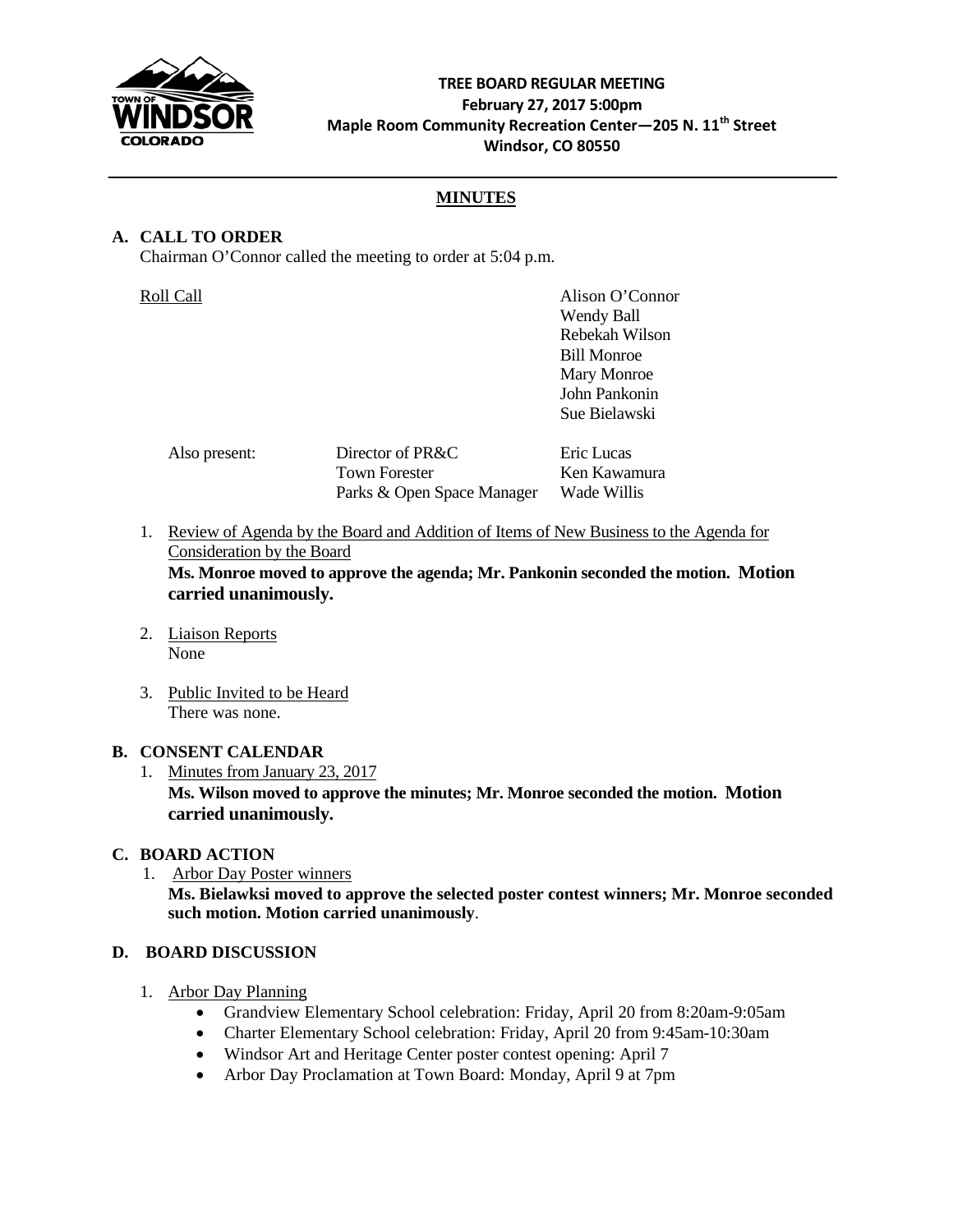- Tree Board poster contest celebration with poster contest winners: Thursday, April 12 from 4pm-6pm
- Town Board celebration of poster contest winners: Monday, April 23 at 7pm

#### Tree Planting with Rotary Club

- Saturday, April 21 from 8am-10am at Main Park
- 20 trees will be planted; holes will be pre-dug

#### Arbor Day Tree Sale

- Saturday, April 21 from 10am-12pm at 190 N. 8th Street, Windsor
- Board is encouraged to promote the tree sale to neighbors and town residents
- Bill Monroe will submit an article about the sale for the local newspapers
- Ken will request that Andy begin promotion of the tree sale on Town social media sites
- Alison will request that the tree packets be visible at the Rec Center for pick-up

#### Coffee with the Tree Board

- Due to time constraints, the March 3 date has been cancelled. The first event will be Saturday, June 2 from 9am-10am.
- Ken will request Andy create an ad that can be distributed and posted for these events.
- Sue, Bill and Mary will staff the booth on June 2, September 1 and December 1.

#### • **E. COMMUNICATIONS**

1. Communications from Town Staff

Mr. Kawamura updated the Board about the hiring of new Parks Manager Bob. He also updated the Board that Wade Willis is now in overseeing open space operations. He updated the Board on the status of the Town Manager position and said that a hiring company is doing the search process and there are hopes a manager will be hired by April.

#### 2. Communications from Chairperson and Board

Ms. Bielwaski updated the board about the Greeley Tree Care workshop and gave a brief synopsis of each session.

#### **F. ADJOURN**

**Ms. Pankonin moved to adjourn; Ms. Wilson seconded the motion. All members voted aye. Motion carried. The meeting was adjourned at 6:50 pm.**

Submitted by:

Ken Kawamura, Town Forester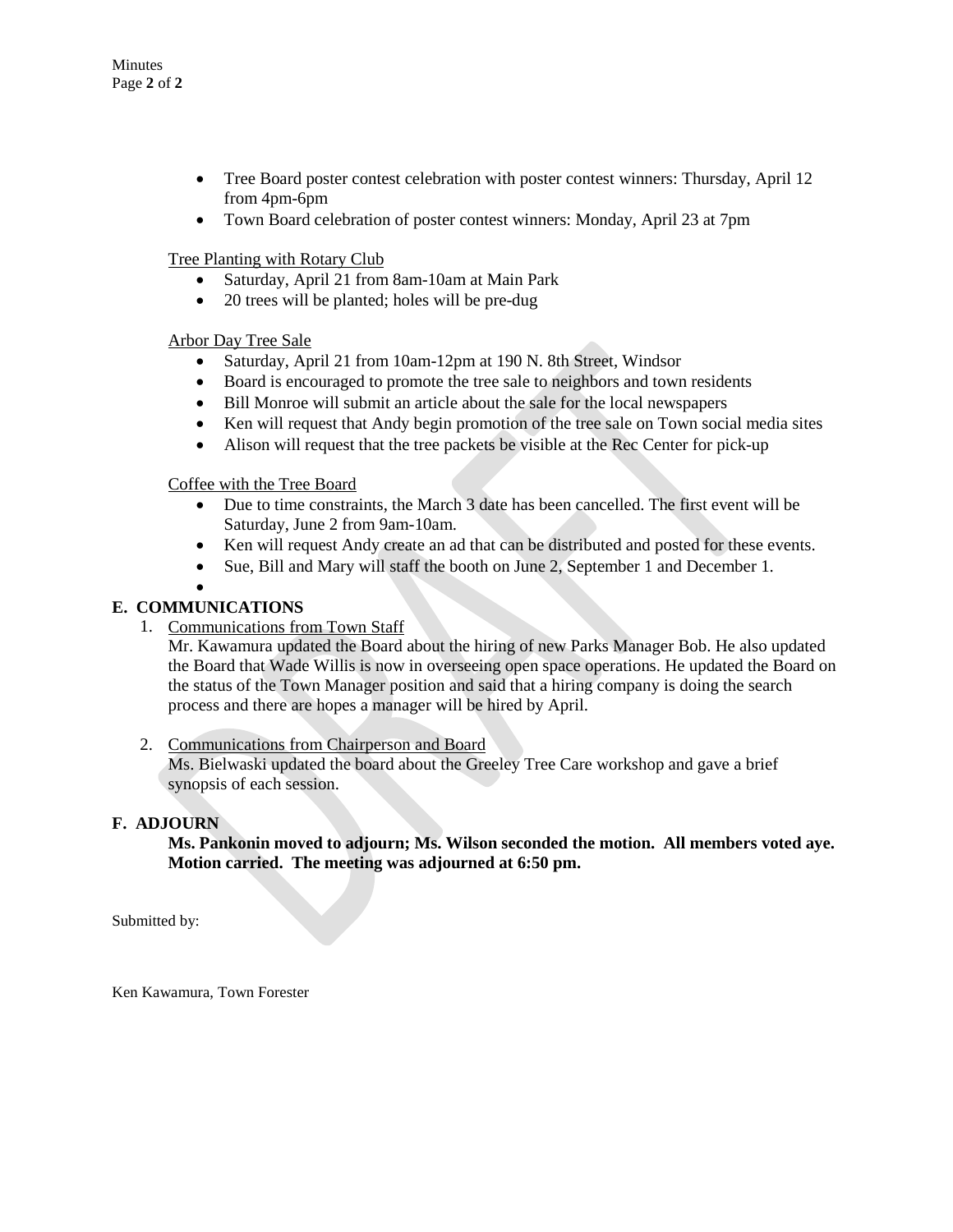

# **M E M O R A N D U M**

**Date:** March 20, 2018 **To:** Tree Board **From:** Ken Kawamura, Town Forester **Re:** Discuss and inspect planting locations **Item #:** D.1.

# **Background / Discussion:**

The Town of Windsor celebrates Arbor Day on the third Friday of April. Windsor will be celebrating thirty seventh consecutive years as Tree City USA as designated by the National Arbor Day Foundation. One of the festivities is a volunteer tree planting event with the Windsor Rotary Club. They will provide 15 to 20 volunteers and purchase 20 trees. Tree Board will provide expertise and lead the group. The theme will be to shadow plant under ash canopies in anticipation for Emerald Ash Borer threat.

# **Financial Impact:**

None

# **Recommendation:**

Walk site and discuss appropriate tree planting locations

# **Attachments:**

None